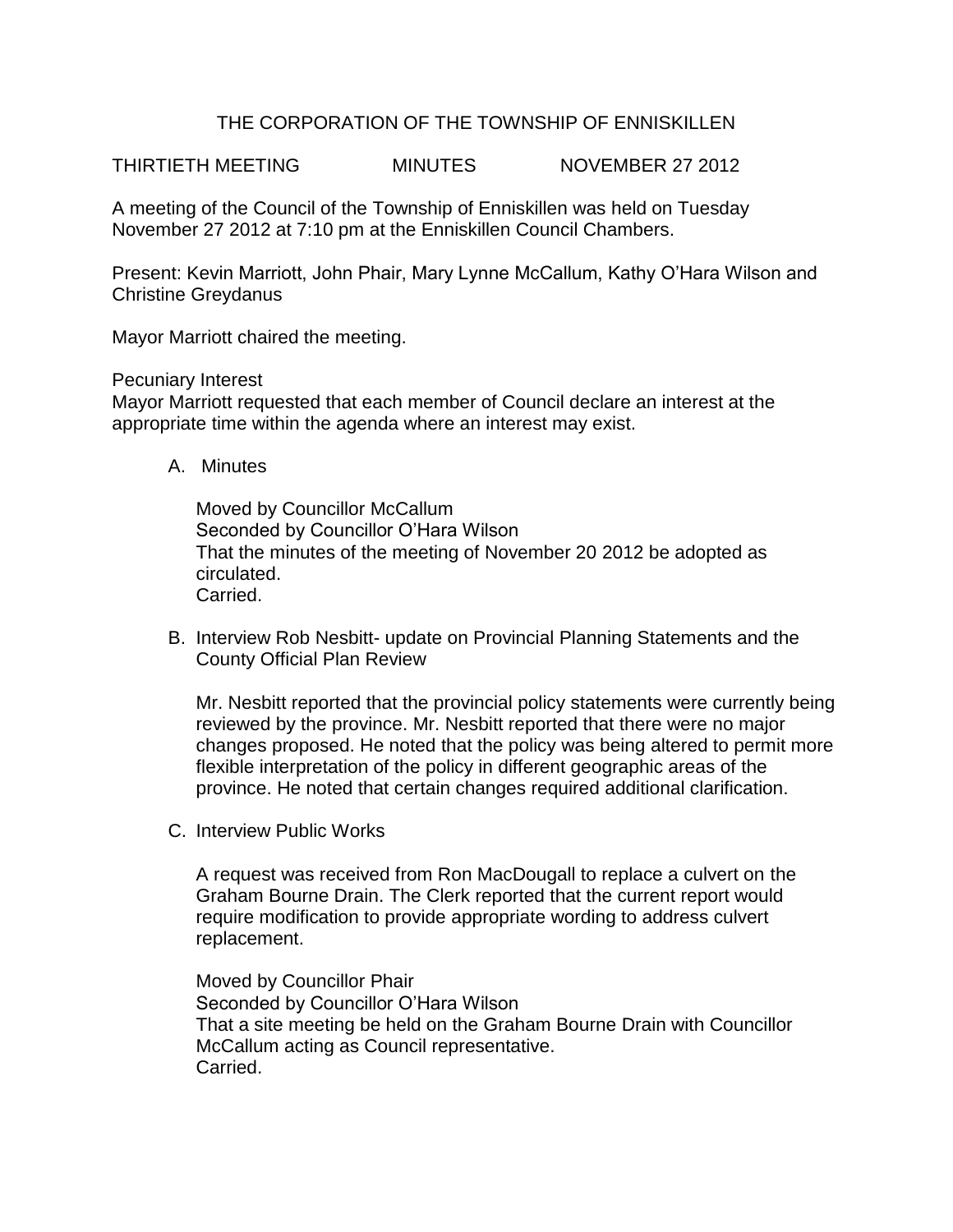## THIRTIETH MEETING 2 NOVEMBER 27 2012

- D. Correspondence for information
	- 1. MPAC legislative changes for cemeteries
	- 2. County of Lambton Christmas in the Villa Craft and Gift Sale
	- 3. Farm Safety Association minutes August 27-12
	- 4. 2013 Municipal Policing Cost Estimates
	- 5. Minister of Infrastructure- Municipal Infrastructure Strategy
	- 6. Minister of Canadian Heritage and Official Languages new official portrait of Her Majesty the Queen
	- 7. St Clair Region Conservation Authority November 8-12 meeting highlights
	- 8. 2013 OMPF Allocation Notice

Moved by Councillor Greydanus Seconded by Councillor Phair That correspondence items 1-8 be received and filed. Carried.

- E. Correspondence requiring motions
	- 1. 2013 Grant Request Lambton Meadowview Villa Auxiliary

Moved by Councillor Greydanus Seconded by Councillor O'Hara Wilson That the grant request be referred to the 2013 budget. Carried.

- F. Accounts
- G. Bylaws
	- 1. Bylaw 79 of 2012 Confirmation Bylaw

Moved by Councillor O'Hara Wilson Seconded by Councillor Greydanus That first and second reading be given to Bylaw 79 of 2012. Carried.

Moved by Councillor Phair Seconded by Councillor McCallum That third and final reading be given to Bylaw 79 of 2012. Carried.

- H. Other Business
	- 1. Amended Hiring Policy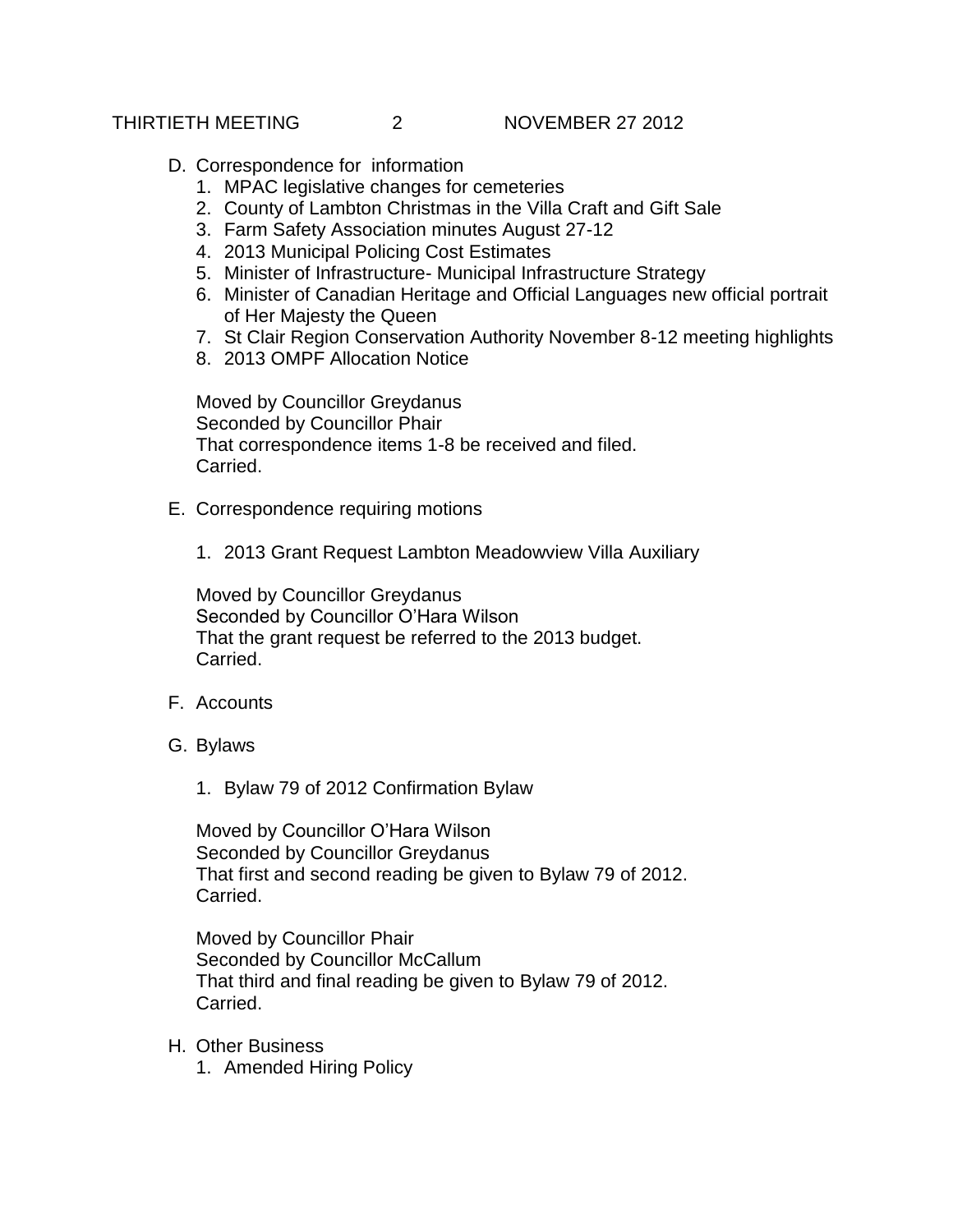## THIRTIETH MEETING 3 NOVEMBER 27 2012

The Clerk reported that the policy had been amended to include wording which noted that accommodations would be provided during the hiring process for disable persons.

Moved by Councillor Phair Seconded by Councillor Greydanus That the Hiring Policy be amended by bylaw. Carried.

- 2. Amended Notice Bylaw The Clerk noted that notice policy would be circulated for discussions at the next meeting.
- 3. The Clerk reported on a meeting held with Petrolia staff in regards to the Hillsdale Cemetery. The clerk noted that a grant request would be received from the town for the 2013 year. The Town proposed to undertake grass cutting with Town staff with the intent of reducing grass cutting costs. Additional fund raising programs were discussed to offset some of the overall operating deficit.
- 4. The Clerk reported that a meeting had been held with the website designer. The designer confirmed that the site could be made AODA compatible with minor changes. The Clerk reported that the designer would submit a proposal with ideas for future changes to the site.
- 5. The Clerk reported that the final comments were being accepted for the Source Water Protection Plan.
- 6. The Clerk reported that the Lambtonian Apartments open house had been attended by the Mayor and Clerk. The Chair of the board had confirmed that they would not be approaching the Township to provide funding to assist in the construction of the new meeting room. A grant request had been submitted to the County of Lambton.
- 7. Council discussed holding 2013 Council meetings on the following dates;

January 8 and 22 and tentatively 29 February 5 and 19 March 5 and 19 and 26 April 2 and 16and 23

I. Adjournment